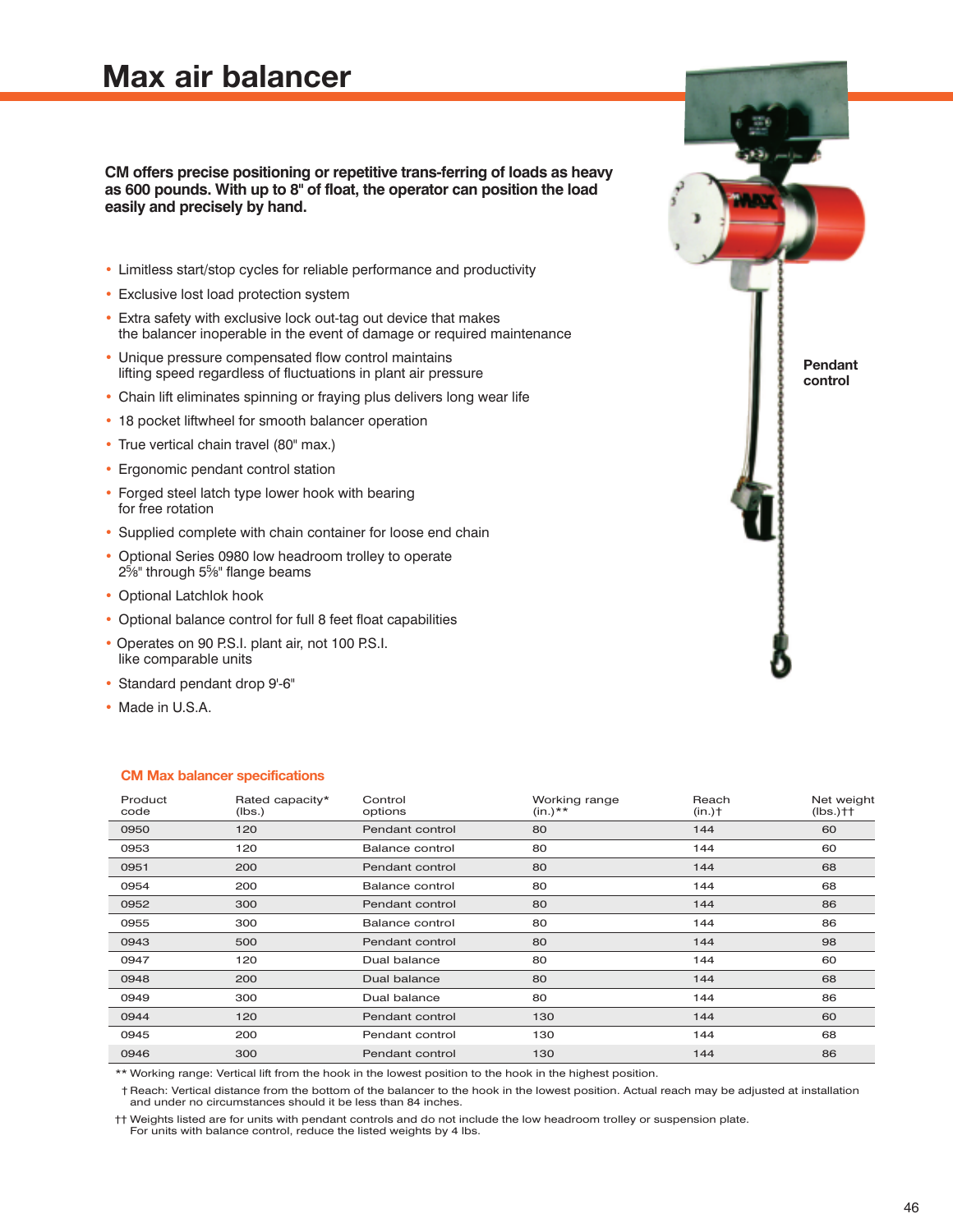



### **Latchlok hook (optional)**

| Rated<br>capacity**<br>(lbs.) | $A***$<br>headroom<br>(in.) | в<br>(in.) | С<br>(in.) | D<br>diameter<br>(in.) |
|-------------------------------|-----------------------------|------------|------------|------------------------|
| 120                           | 18.85                       | 2.00       | 20.33      | 7.75                   |
| 200                           | 18.85                       | 1.38       | 20.33      | 9.63                   |
| 300                           | 18.85                       | .38        | 20.45      | 11.63                  |
| 500                           | 18.85                       | .38        | 31.00      | 11.63                  |
| 120 extended lift***          | 18.85                       | 2.00       | 26.70      | 7.75                   |
| 200 extended lift***          | 18.85                       | 1.38       | 26.70      | 9.63                   |
| 300 extended lift***          | 18.85                       | .38        | 27.70      | 11.63                  |

Note: Dimensions are in inches. Double reeved units available in all models except 500 lb. Double reeving does not change down dimension as supplied; it doubles the capacity of the unit, and decreases vertical travel by half.

- \* Nominal dimension based on the standard length of chain supplied with the CM Max. The chain may be shortened by the customer.
- \*\* 90 psi air input is required to operate at the rated capacity.
- \*\*\* Extended lift provides 130" of lift.
- \*\*\*\* Headroom with chain shortened to minimum allowed in up position and with optional low headroom trolley as shown. Headroom will be 2.5" longer with optional double reeve. To get the down dimension add 80" to the up dimension for the standard max and 130" for the extended lift (add half of this dimension for double reeved). Headroom may vary depending on mounting bracket and truck used.

### **\* WARNING**

#### **Overloading and improper use can result in injury.**

#### **To avoid injury:**

- Do not exceed working load limit, load rating capacity
- Do not use to lift people or loads over people.
- use only alloy chain for overhead lifting.

#### **•** Read and follow all instructions.